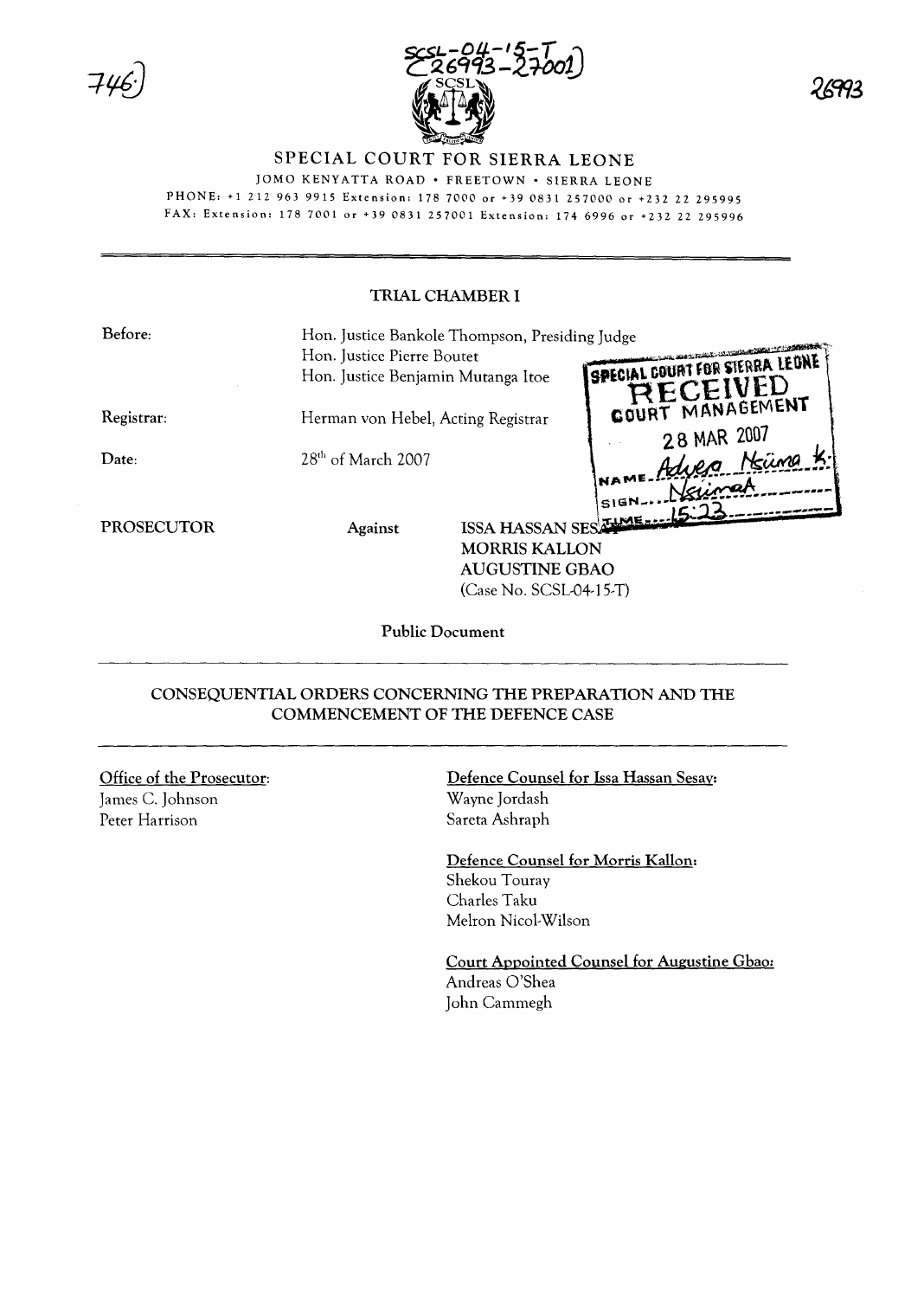**TRIAL CHAMBER I** ("Trial Chamber") of the Special Court for Sierra Leone ("Special Court") composed of Hon. Justice Bankole Thompson, Presiding Judge, Hon. Justice Pierre Boutet, and Hon. Justice Benjamin Mutanga Itoe;

**RECALLING** this Chamber's Scheduling Order Concerning the Preparation and the Commencement of the Defence Case, issued on the 30<sup>th</sup> of October 2006 ("Scheduling Order"), ordering each Defence Team to file, no later than the 16<sup>th</sup> of February 2007, various materials in preparation for the commencement of the Defence case ("Materials");

**MINDFUL** of this Chamber's subsequent Decision and Order on Defence Application for an Adjournment of  $16<sup>th</sup>$  of February Deadline for Filing of Defence Material, issued on the  $7<sup>th</sup>$  of February 2007, granting to all Defence teams applications by Defence Counsel for the First and Second Accused for an extension of time to file the said Materials on the 5<sup>th</sup> of March 2007;

**HAVING RECEIVED** the Sesay - Filing of Documents in Compliance with Scheduling Order Concerning the Presentation and the Commencement of the Defence Case, Dated 30<sup>th</sup> October 2006, filed by Defence Counsel for the First Accused, lssa Sesay *("Sesay* Defence") on the 5th of March, 2007;

**HAVING RECEIVED** the Defence Request for Agreement of Facts, filed by the *Sesay* Defence on the 8<sup>th</sup> of March 2007<sup>1</sup> and the Response thereto filed by the Office of the Prosecutor ("Prosecution") on the 23<sup>rd</sup> of March 2007;

**HAVING RECEIVED** the Kallon Defence Filing in Compliance with Scheduling Order Concerning the Preparation and the Commencement of the Defence Case, filed by Defence Counsel for the Second Accused, Morris Kallon ("*Kallon* Defence") on the 5<sup>th</sup> of March 2007;<sup>2</sup>

**HAVING RECEIVED** the Gbao - Filing of Defence Materials, filed by Court Appointed Counsel for the Third Accused, Augustine Gbao *("Gbaa* Defence") on the 5th of March 2007;'

<sup>&</sup>lt;sup>1</sup> See also Prosecutor v. Sesay, Kallon and Gbao, SCSL-04-15-T, Decision on Sesay Defence Application for Extension of Time to File a "joint Statement of Agreed Facts", 27 February 2007.

<sup>&</sup>lt;sup>2</sup> The Materials by the *Kallon* Defence were initially filed confidentially. A public version of these Materials has been filed on the 19<sup>th</sup> of March 2007. See Prosecutor v. Sesay, Kallon and Gbao, SCSL-04-15-T, Order to Re-Classify and Review Defence Materials, 7 March 2007.

<sup>&</sup>lt;sup>3</sup> Ibid. The Materials by the *Gbao* Defence were initially filed publicly and re-classified as confidential. A public version of these Materials has been filed on the 19<sup>th</sup> of March 2007.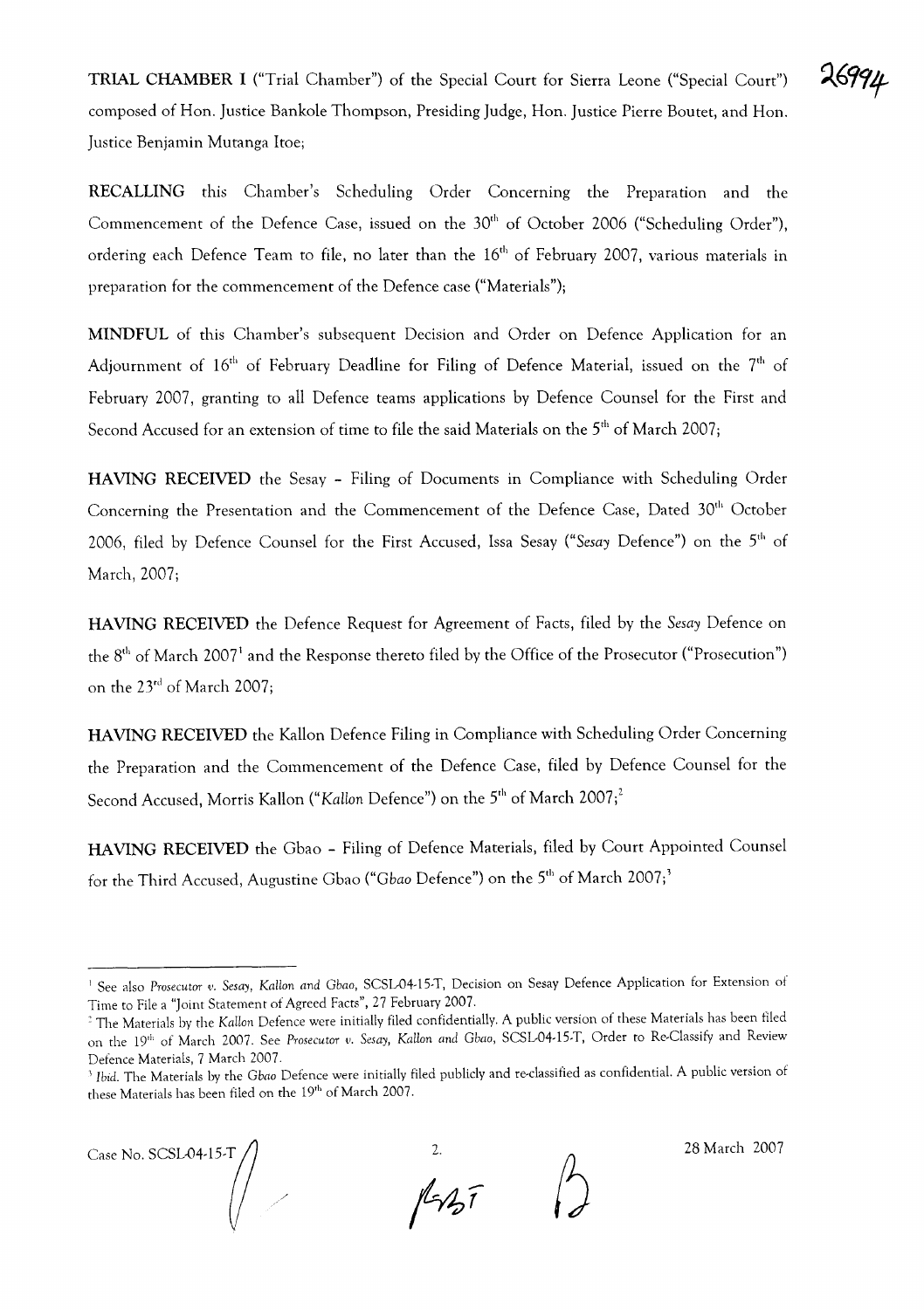**HAVING RECEIVED** the Gbao - Joint Statement of Agreed Facts and Matters and Joint Statement of Contested Matters of Facts and Law, filed by the *Gbaa* Defence on the 5th of March 20074 and the Prosecution Response to Proposed Agreed Statement of Facts of the Third Accused, filed by the Prosecution on the  $8<sup>th</sup>$  March 2007;

**NOTING** the Notification of Objection to Authenticity of the Exhibits Filed by Augustine Gbao, filed by the Prosecution on the  $23<sup>rd</sup>$  of March 2007;

**MINDFUL** of the Chamber's Decision on Sesay Defence Motion for Immediate Protective Measures for Witnesses and Victims and for Non-Public Disclosure, filed on the 30<sup>th</sup> November 2006;<sup>5</sup> of its Decision on Gbao Defence Motion for Immediate Protective Measures and Confidential Motion for Delayed Disclosure and Related Measures for Witnesses, filed on the 1st of March 2007; and of its Decision on Kallon Defence Motion for Immediate Protective Measures for Witnesses and for Non-Public Disclosure, filed on the 19<sup>th</sup> of March 2007;

**HAVING RECEIVED** a Notice from the *Kallon Defence on the 19<sup>th</sup> of March 2007 informing the* Chamber that 6 (six) of its witnesses in their current witness list are witnesses residing outside West Africa who have now indicated their willingness to testify at trial for the Second Accused without a screening device from the public gallery;<sup>6</sup>

**REITERATING** that a Party is under an obligation to seek leave of the Chamber for any variation to the current protective measures previously granted to any of its witnesses;<sup>7</sup>

**NOTING** that a Status Conference was held on the 27<sup>th</sup> of October 2006 for the purpose of considering the preparation and presentation of the Defence Case;

NOTING that a Pre-Defence Conference was subsequently held on the 20<sup>th</sup> of March 2007 for the purpose of further considering the preparation and presentation of the Defence case and, in

Case No. SCSL04-15-T  $\begin{matrix} 3. \\ 1/3.5 \end{matrix}$  28 March 2007

<sup>4</sup> See also *Prosecutor v. Sesay, Kallon and Gbao,* SCSL-04-15-T, Decision on Gbao Defence Request for Extension of Time for Filing of Joint Statement, 5 March 2007.

<sup>,</sup> See also *Prosecutor v. Sesay, Kallon and Gbao,* SCSL-04-15-T, Decision on Sesay Defence Application for Leave to Appeal Decision on Motion for Immediate Protective Measures for Witnesses and Victims and for Non-Public Disclosure, 1 March 2007;

<sup>(,</sup> *Prosecutor v. Sesay, Kallon and Gbao,* SCSL-04-15-T, Notice in Respect of Pending KaHan Defence Protective Measures Application on Areas Dealing with Witnesses Residing Outside West Africa, 19 March 2007. See also *Ibid.,* Transcript, 20 March 2007, p. 85.

<sup>J</sup> See, for instance, *Prosecutor v. Sesay, Kallon and Gbao,* SCSL-04-15-T, Transcript, 28 March 2006, p. 110-124; Ibid., Order to Review Current Protective Measures, 29 March 2006. See also, for instance, *Prosecutor v. Norman, Fofana and Kondewa,* SCSL-04-14-T, Ruling on Motion for Modification of Protective Measures for Witnesses, 18 November 2004, para 43.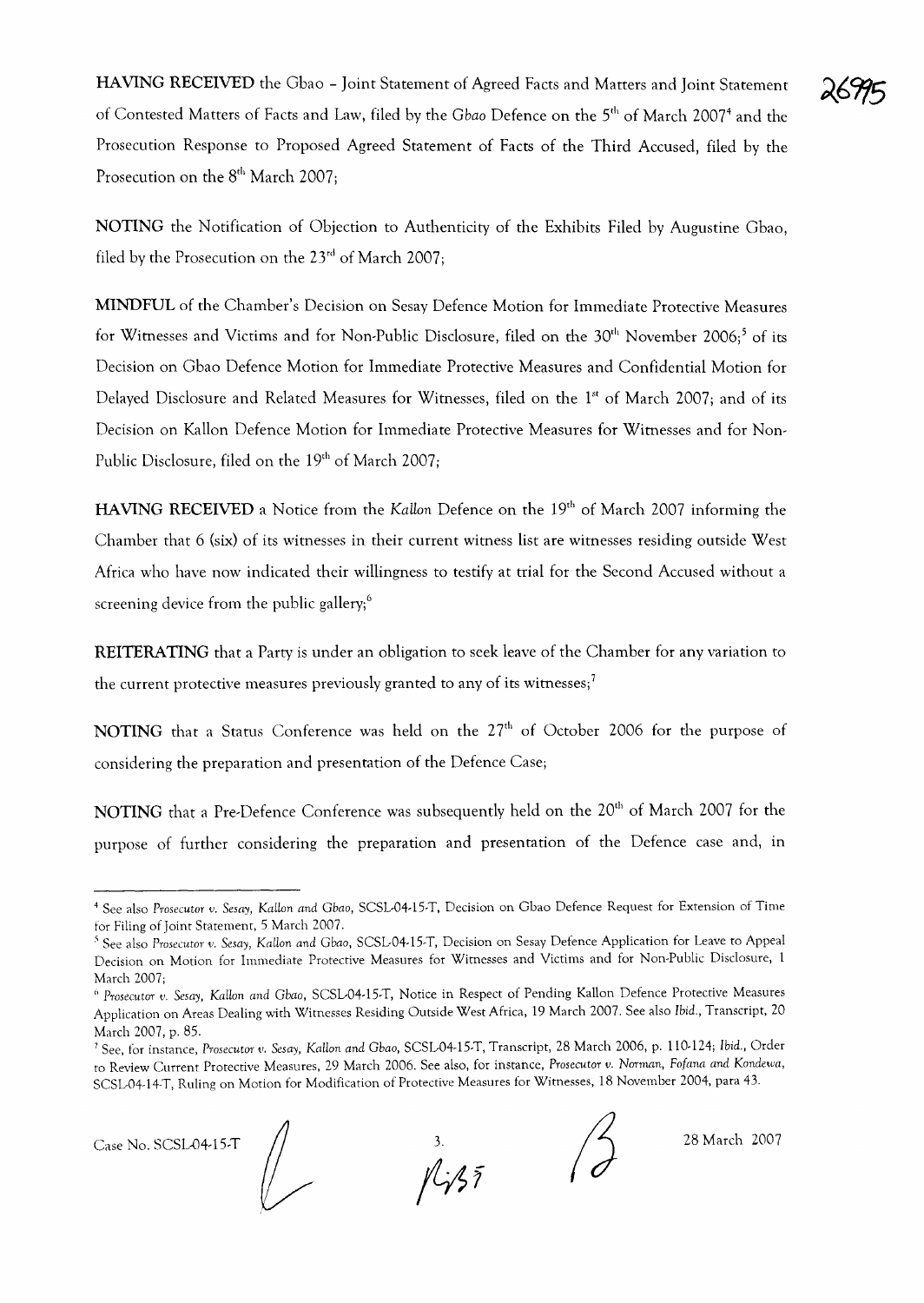**HAVING HEARD** the parties' respective submissions concerning the preparation and presentation of the Defence Case at the said Pre-Defence Conference and **HAVING REVIEWED** the Defence Materials;

**REITERATING** the Chamber's very serious concern about the total number of witnesses that the Defence intend to call and over the projected length of the Defence Case;<sup>8</sup>

**REITERATING** that the principle of equality of arms does not entitle an Accused to precisely the same amount of time or the same number of witnesses as the Prosecution and that basic proportionality, rather than strict mathematical equality, generally governs the relationship between the time and the number of witnesses allocated to each  $Party;$ <sup>9</sup>

**CONSIDERING** that sub-Rule 73ter(D) of the Rules vests the Chamber with authority to order reduction of the number of witnesses and provides as follows:

The Trial Chamber or a Judge designated from among its members may order the defence to reduce the number of witnesses, if it considers that an excessive number of witnesses are being called to prove the same facts.

**RECALLING** that the Chamber has stated that the power to order a reduction in the number of witnesses a party intends to call is an "exceptional power" and should be exercised "only in exceptional circumstances"; $^{10}$ 

**CONSIDERING** that the Defence should advise itself not to call repetitious witnesses or witnesses whose evidence may not enhance the quality of the Defence case, and should strive not to call any such evidence;

**CONSIDERING** that the production of witness summaries by the Defence within its Materials is intended to enable the other Defence Teams, the Prosecution and the Chamber to appreciate and understand the nature and content of a witness' proposed testimony;<sup>11</sup>

II See also Scheduling Order, Order l(a)(ii).



**j-,1r**

<sup>K</sup> See also *Prosecutor v. Sesay, Katton and Gbao,* SCSL-04·15·T, Transcript, 20 March 2007, p. 71.

<sup>&</sup>lt;) See *Ibid.,* p. 71·72. See also *Prosecutor v. Oric,* IT·03·68-AR73.2, Interlocutory Decision on Length of Defence Case, 20 July 2005, para 7. See also *Prosecutor v. Tadic,* IT·94·1-A, Judgement, 15 July 1999, para 44. See also *Prosecutor v. Norman, Fofana and Kondewa,* SCSL.04·14·T, Order to the First Accused to Re·File Summaries of Witness Testimonies, 2 March 2006.

<sup>10</sup> *Prosecutor v. Norman, Fofana and Kondewa,* SCSL·04·14·T, Order to the First Accused to Re.File Summaries of Witness Testimonies, 2 March 2006; See also *Ibid.,* Transcript, 11 January 2006, p. 31.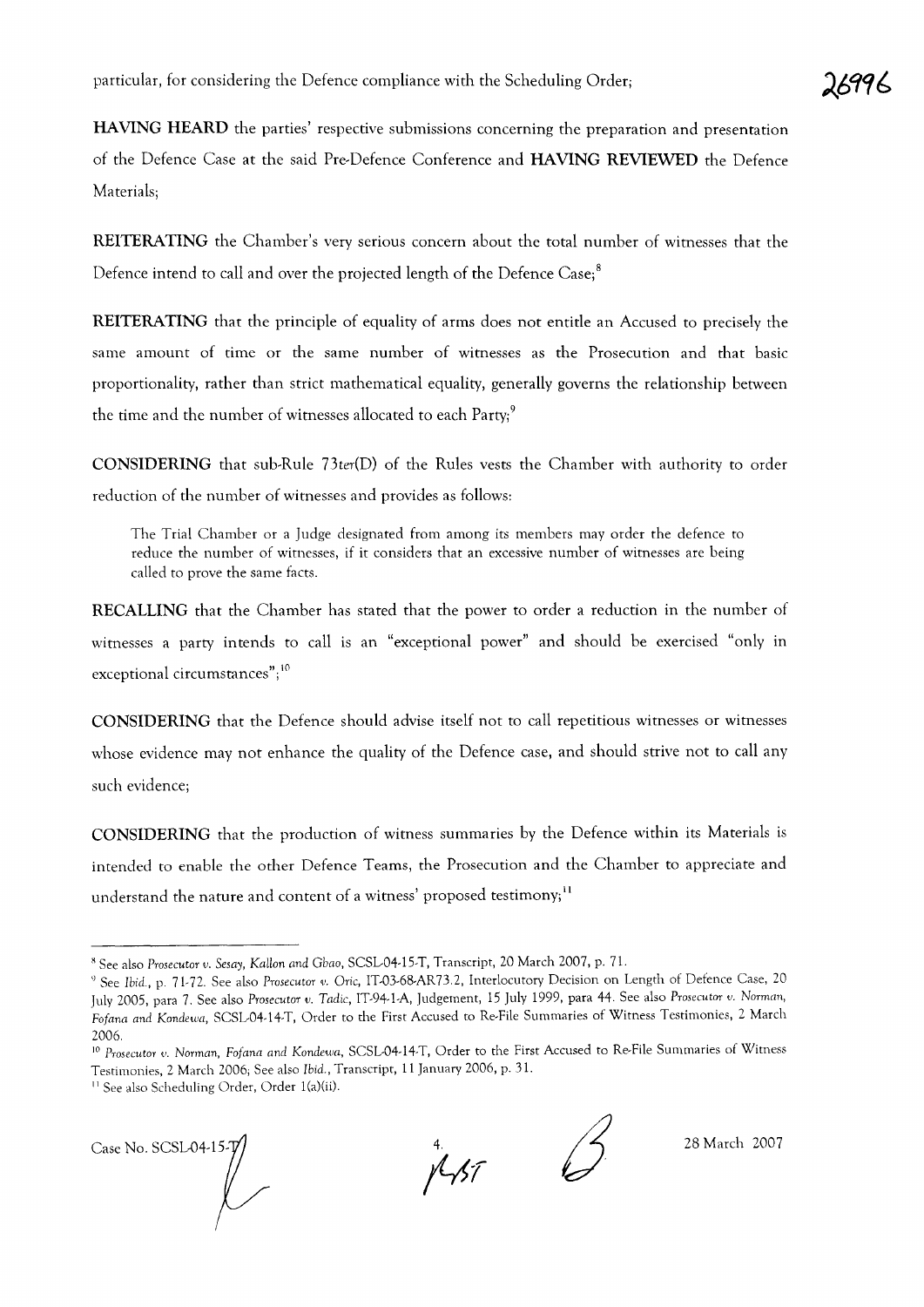NOTING that in the case of *Prosecutor v. Norman, Fofana and Kondewa,* this Chamber ordered that the witness summaries shall include detailed summaries of the incidents and/or events which a witness is called to testify upon, exact location and date (if available) of these alleged incidents and/or events, position and/or role of a witness in relation to the crimes charged in the Indictment, nexus between the Accused and the proposed testimony of a witness and other details as Counsel deems necessary and would clearly demonstrate the essence of that testimony;<sup>12</sup>

CONSIDERING that the information contained in the Evidentiary Charts<sup>13</sup> is of fundamental importance for the Trial Chamber, in accordance with its responsibility to manage the trial proceedings and ensure that a fair and expeditious trial is conducted, as well as for the Prosecution, in order to adequately prepare for the rebuttal of the Defence Case;

NOTING that each of the Defence Evidentiary Charts contain certain discrepancies with the respective Defence Witness Lists and the indication therein of the specific points of the Indictment about which each Defence witness will testify;

**MINDFUL** that Rule 85(C) of the Rules of Procedure and Evidence provides as follows:

The Accused may, if he so desires, appear as a witness in his own defence. If he chooses to do so, he shall give his evidence under oath or affirmation and, as the case might be, thereafter call his witnesses.

NOTING that each of the Defence Teams has indicated in their respective Materials that the Accused intends to testify at trial as a witness in his own defence but that no final decision on this matter has been made;

CONSIDERING that when an Accused chooses to testify in his own defence the Chamber requires that summary of the facts about which he will testify to be produced;

HAVING **RECEIVED** on the 26th of March 2007 a Notice filed by the *Sesay* Defence indicating, *inter alia,* that the Defence has disclosed to the Prosecution a summary of the First Accused's intended

 $Case No. SCSLO4-15-T$ 

 $145$ 

<sup>&</sup>lt;sup>12</sup> Prosecutor v. Norman, Fofana and Kondewa, SCSL-04-14-T, Order to the First Accused to Re-File Summaries of Witness Testimonies, 2 March 2006, Order No.3. See also Ibid., Consequential Order to the Status Conference of 22 March 2006. The Chamber is cognizant of the fact that, generally, no protective measures were sought by the Defence in that Case.

<sup>&</sup>lt;sup>13</sup> See Scheduling Order, Order 1(f).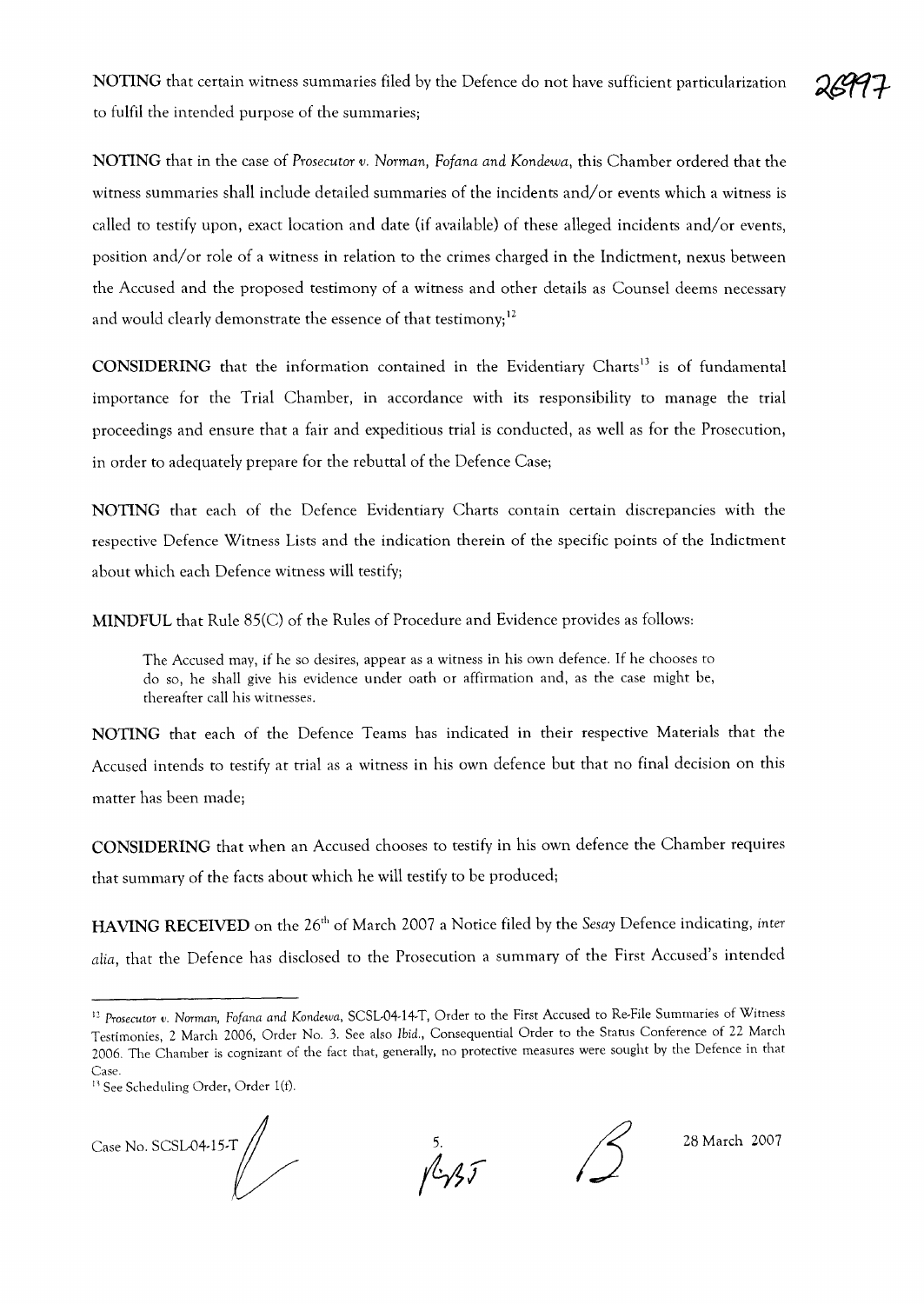**CONSIDERING** that all the Defence Teams in their respective Materials have indicated, generally, that they do not intend at this stage to have witnesses common to two or more teams, neither factual nor expert witnesses, although this position is under constant review;

**NOTING** that, due to the redactions as necessary for reasons of witness protection, the Chamber is not in the position in the circumstances to assess directly whether there are any witnesses common to the Defence teams;

**HAVING RECEIVED** a Defence joint letter on the 23<sup>rd</sup> of March 2007 informing this Chamber, inter *alia,* that due to the applicable protective measures regime, the Defence Teams are not in a position to exchange their respective witness lists until in accordance with the 42 days disclosure rule and, consequently, to assess until that moment whether any Defence witness might be common to more than one Defence Team;

**CONSIDERING** that the procedure contained in Rule *92bis* of the Rules, where applicable, could provide a viable alternative to the testimony of *viva voce* witnesses, in particular for witnesses testifying on similar facts or issues;

**CONSIDERING** that it is in the interest of justice for the Defence to disclose to the Prosecution and the Trial Chamber the order of testimony of the witnesses it intends to call at trial, with sufficient time available for case preparation and investigation and for the effective management of the trial;

**REITERATING** the determination of the Trial Chamber to ensure that the trial is fair and expeditious and that the proceedings before this Court are conducted in accordance with the Rules, with full respect for the rights of the accused and due regard for the protection of victims and witnesses;<sup>15</sup>

**PURSUANT TO** Rule *26bis,* 54, *65bis,* 69, *73ter,* 75, 85, *92bis* and *94bis* of the Rules;

### **THE CHAMBER ORDERS:**

<sup>&</sup>lt;sup>15</sup> See, for instance, *Prosecutor v. Sesay, Kallon and Gbao, SCSL-04-15-T, Consequential Order to the Decision on Further* Renewed Witness List, 13 April 2005; Ibid., Order to Prosecution to Provide Order of Wimesses, 15 September 2004.



 $A$ 

28 March 2007

<sup>14</sup> *Prosecutor v. Sesay, KaHon and Gbao,* SCSL-04-15.T, Notice of Disclosure of the Summary of Sesay's Evidence and Names of Witnesses in Accordance with Order (C) of the Decision on the Sesay Defence Motion for Immediate Protective Measures for Witnesses and Victims and for Non·Public Disclosure, 23 March 2007.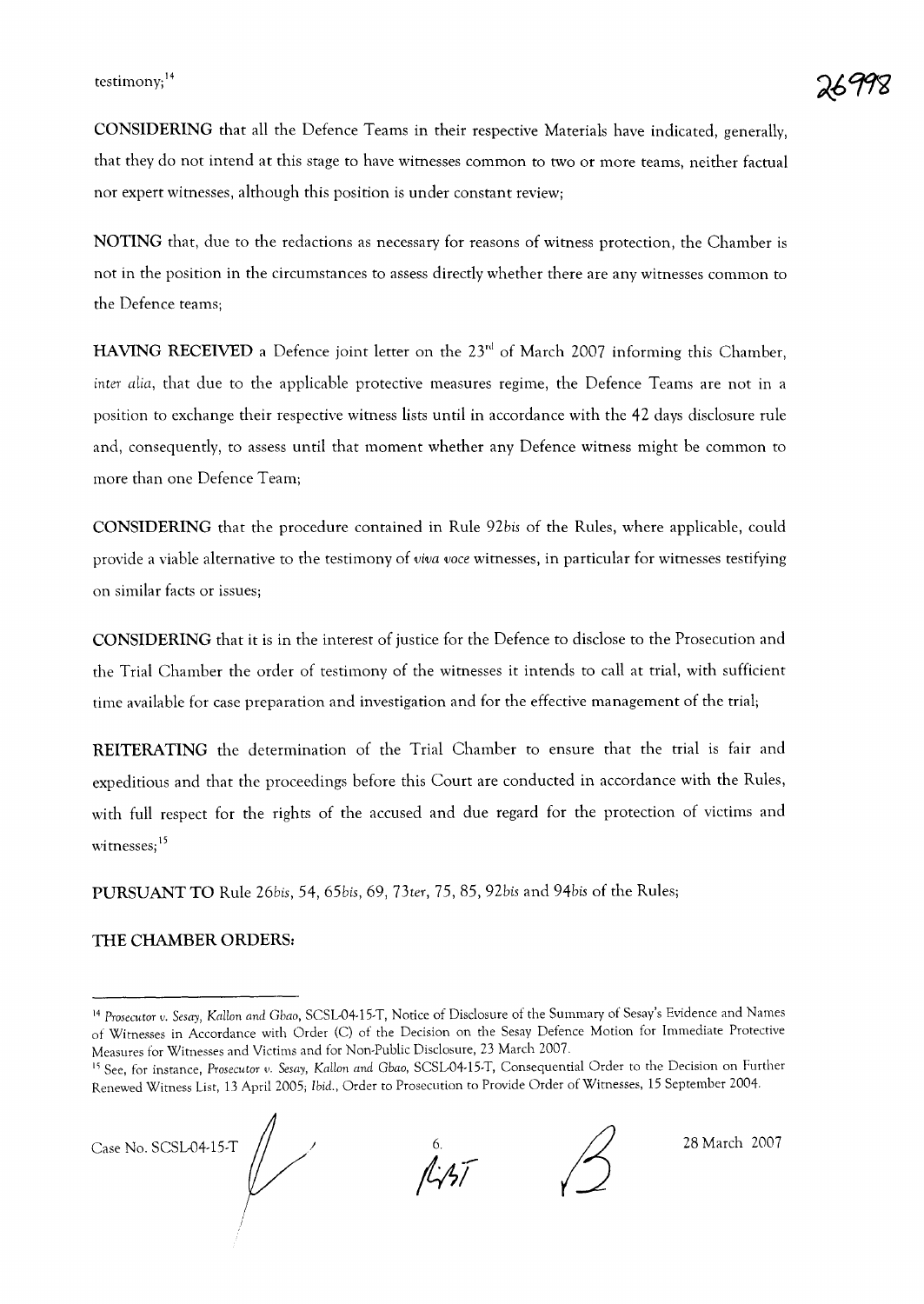1. That each of the Defence teams shall review their respective Materials with a view to reducing their current witness lists,<sup>16</sup> if necessary, avoiding repetitious evidence or calling an excessive number of witnesses to establish the same fact or matter or calling witnesses in relation to crimes or events which do not form part or are outside the timeframe of the Indictment;

2. That each of the Defence Teams shall accordingly file any reviewed and reduced witness list as soon as possible, but in any event no later than Monday, the  $16<sup>th</sup>$  of April 2007;

3. That each of the Defence Teams shall review the summaries of their witnesses' testimonies, with a view to providing more particulars and sufficient description to enable the Prosecution and the Chamber to appreciate and understand the nature and content of each witness' proposed testimony;

4. That, subject to any protective measures that might have been ordered by the Chamber, the witness summaries shall contain detailed summaries of the incidents and/or events about which a witness is called to testify upon, exact location and date (if available) of these alleged incidents and/or events, position and/or role of a witness in relation to the crimes charged in the Indictment and the nexus between the Accused and the proposed testimony of a witness;

5. That each of the Defence Teams shall reassess the estimated length of examination of their witnesses and shall include such changes in their re-filed reduced witness list;

6. That each of the Defence Teams shall identify and correct all discrepancies in their respective Evidentiary Charts and re-file the said Charts with their reduced witness list;

7. That each of the Defence teams provides to the Prosecution, the other Defence Teams and the Trial Chamber a list of the order of the next 15 witnesses which it intends to call to testify at trial, at least 14 days prior to their expected testimony;

8. That the Defence specifies the language in which the witness will testify and the particular protective measures to be applied for the testimony in Court of each of these witnesses in accordance with the applicable protective measures Decisions;

<sup>16</sup> See Scheduling Order, Order 1(a).

Case No. SCSL04-15-T $\left(\left\langle \right\rangle$ 

 $1.85$ 

28 March 2007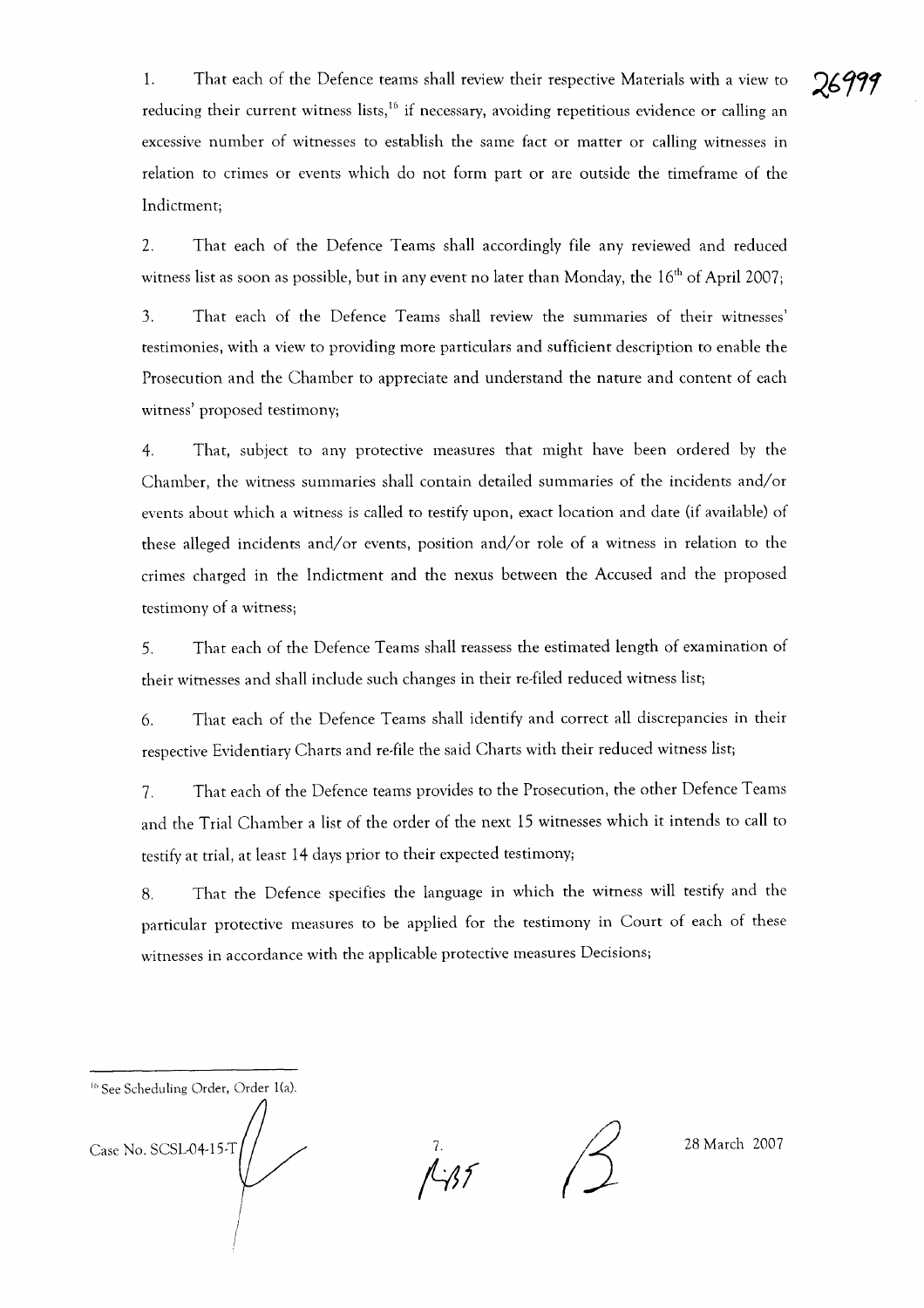9. That each of the Defence Teams shall disclose, as soon as possible but no later than two days prior to the commencement of the testimony of a witness, to the other Parties, as the case may be, a copy of the Exhibits, which the Defence intend to tender through the witness;

10. That the Defence shall ensure at all times the availability of at least two standby witnesses in court ready to testify in order to avoid any delays.

#### FURTHER ORDERS:

11. That all the Defence Teams continue to discuss their common witnesses, if any, and in particular any possible common expert witnesses. The Defence Teams shall file with the Court as soon as possible, but in any event no later than 5 days from the rolling disclosure of their respective witnesses' identity in accordance with the applicable protective measures regime, a list, if any, of common witnesses, among those already included in their respective witness lists, with a summary of their respective testimonies, the points of the Indictment in respect of which each witness will testify, the estimated length of time each witness will testify, and the language of the testimony;

12. That every 2 months from the date of the present Order the Prosecution and each of the Defence Teams shall file with the Court a Status Report on any additional points of law or facts they have agreed upon, which shall be signed by the Parties;

FURTHER ORDERS the *Kallon Defence to promptly and formally apply to the Chamber for the* variation of any protective measures previously granted by this Chamber to its witnesses referred to in the Notice filed with the Court on the 19th of March 2007;

FURTHER ORDERS the *KaHan* and the *Gbaa* Defence to finally indicate by no later than Monday, the 16<sup>th</sup> of April 2007 whether the Second Accused and the Third Accused, respectively, will testify at trial pursuant to Rule 85(C) of the Rules and, if so, ORDERS that the Second Accused and the Third Accused shall disclose, as soon as possible but no later than 21 days prior to their testimony at trial, to the other Defence Teams and to the Prosecution and file with the Court a summary of the facts about which they will restify;

Case No. SCSL04-15- $T \left/ \right/$ 

 $\int_0^{\infty} 1$ 

28 March 2007